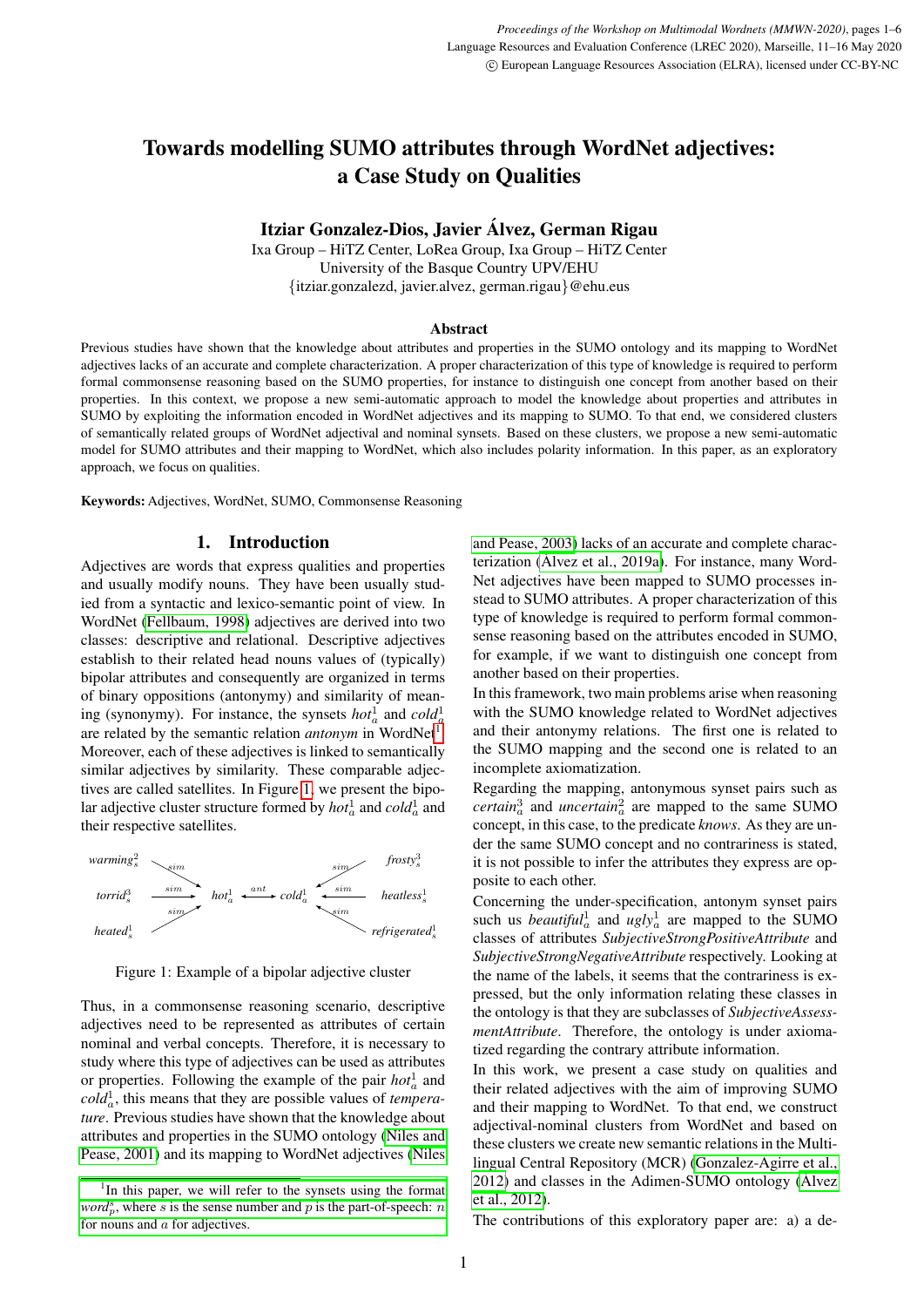tailed analysis of adjectival clusters of qualities b) new etymology and morphology based relations for wordnets with the aim of making explicit to which concept attributes should be applied, c) an axiomatization model for qualities and d) a mapping proposal that includes polarity information.

This paper is structured as follows: in Section 2, we present the works related to adjectives in wordnets and in ontologies; in Section 3 we present our knowledge framework; in Section 4 we introduce the improvements proposed for the knowledge about adjectives; in Section 5 we validate our new proposal and, finally, in Section 6 we conclude and outline the future work.

#### 2. Related Work

In this section we provide a brief overview of the approaches used in different lexical knowledge bases and ontologies for representing and exploiting adjectives. The adjectives in the English WordNet [\(Fellbaum, 1998\)](#page-5-0) are divided into descriptive and relational adjectives. The basic relation between descriptive adjectives is antonymy (direct or indirect). Moreover, by similarity they are linked to semantically comparable adjectives, which are called satellites. This way, bipolar cluster are formed as the one presented in Figure [1.](#page-0-1) Relational adjectives are also related to nouns and color adjectives are regarded as a special case [\(Fellbaum et al., 1993\)](#page-5-6). Furthermore, in the morphosemantic links [\(Fellbaum et al., 2007\)](#page-5-7) adjectives are related to their derived/derivative nouns and verbs. In GermaNet [\(Hamp and Feldweg, 1997;](#page-5-8) [Henrich and Hin](#page-5-9)[richs, 2010\)](#page-5-9) the cluster-approach is not followed: adjectives are hierarchically structured, as in the case of nouns and verbs, and, thus, the relation of indirect antonyms is eliminated. Moreover, adjectives are categorised into different semantic classes such as perceptional, spatial, or weatherrelated.[2](#page-1-0) Building on GermaNet adjectival classification, Tsvetkov et al. [\(2014\)](#page-5-10) propose supersense (high-level semantic classes) taxonomy for English adjectives. They dis-tinguish 11 classes such as motion, substance or weather<sup>[3](#page-1-1)</sup>. Regarding the ontologies, the SIMPLE Ontology [\(Peters](#page-5-11) [and Peters, 2000\)](#page-5-11) distinguishes the adjectives according to their predicative function: intensional adjectives and extensional adjectives. Intensional adjectives have the following subclasses: temporal, modal, emotive, manner, objectrelated, and emphasizer. The subclasses of the extensional adjectives are: psychological property, social property, physical property, temporal property, intensifying property, and relational property. The DOLCE family of ontologies relates qualities as individuals to regions, that belong to quality spaces [\(Gangemi et al., 2016\)](#page-5-12) e.g. *hasQuality(AmazonRiver,wide)*. The Suggested Upper Merged Ontology (SUMO) [\(Niles and Pease, 2001\)](#page-5-1) and, therefore, its First-order logic conversion Adimen-SUMO (Álvez et al., [2012\)](#page-5-5) has a class called *Attribute* that includes all qualities, properties, etc. As SUMO is linked to WordNet [\(Niles](#page-5-2)

[and Pease, 2003\)](#page-5-2), the adjectives in WordNet fall into *Attribute* and its subclasses such as *SubjectiveAssessmentAttribute*, *SubjectiveStrongNegativeAttribute*, *ShapeAttribute*, or *SubjectiveWeakPositiveAttribute*. In the ontology, these classes are poorly axiomatized and, therefore, we can consider them as *underspecified*.

With respect to its exploitation, the knowledge related to adjectives in WordNet and its mapping into SUMO have been used for semi-automatically creating a large commonsense reasoning benchmark for SUMO-based ontologies [\(Alvez et al., 2019b\)](#page-5-13). For this purpose, the authors base on ´ the relations about adjectives *antonymy* and *similarity*, and also considered other relations such as *hyponymy*, which re-lates noun synsets. Álvez et al. [\(2019a\)](#page-5-3) perform a detailed analysis of the experimental results obtained using the proposed benchmark with the objective of shedding light on the commonsense reasoning capabilities of both the benchmark and the involved knowledge resources. One the main reported conclusions is that among the analyzed problems only 35 % of the resolved antonym problems were based on correct mapping information against 76 % of the resolved hyponym problems. Further, among the problems where the expected answer is obtained, only 40 % of antonym problems are based on correct mapping information against 85 % hyponym problems. Therefore, the authors conclude that the information about adjectives in SUMO and its mapping is not suitable for reasoning purposes.

### 3. Knowledge Framework

For our research purposes, the language resource we use is the Multilingual Central Repository (MCR) [\(Gonzalez-](#page-5-4)[Agirre et al., 2012\)](#page-5-4), a repository that integrates wordnets from six different languages: English, Spanish, Catalan, Basque, Galician and Portuguese in the same EuroWordNet framework. Additionally, it also integrates other language resources such as Adimen-SUMO (Álvez et al., 2012), the Top Ontology (Rodríguez et al., 1998) and the Basic Level Concepts (BLC) [\(Izquierdo et al., 2007\)](#page-5-15). In the MCR adjectives are characterized as in the English WordNet, but they are related to other PoS via the relations *pertainym*, *related*, and *xpos*. For brevity, we will use henceforth *related* to refer to the aforementioned three relations interchangeably.

In this paper, we study a subset of adjective-noun clusters and their corresponding antonyms. As a starting point, we have decided to focus on clusters whose nouns are the hyponyms of the synset  $quality<sub>n</sub><sup>1</sup>$ , which is according to Word-Net "an essential and distinguishing attribute of something or someone".  $quality_n^1$  is the most frequent hypernym in the adjective-noun clusters and as BLC, it has 1,352 descendants. According to the mapping to WordNet, *quality* $^1_n$ is subsumed by the SUMO class *Attribute*. To sum up, there are 3,802 pairs of antonym adjectives in WordNet and 204 of those pairs appear in the studied adjective-noun clusters. In addition, the two adjective synsets are connected to the same SUMO concept in 934 antonym pairs of WordNet, from which 55 pairs appear in the studied adjective-noun clusters. Thus, we have considered around a 5 % of the adjectives in SUMO.

<span id="page-1-0"></span> $2$ [The full classification can be found in this link:](#page-5-2) [http://www.sfs.uni-tuebingen.de/GermaNet/](#page-5-2) [adjectives.shtml#Adjective%20Classes](#page-5-2).

<span id="page-1-1"></span><sup>3</sup>[Data can be found in this link:](#page-5-2) [www.cs.cmu.edu/](www.cs.cmu.edu/~ytsvetko/adj-supersenses.gz) [˜ytsvetko/adj-supersenses.gz](#page-5-2)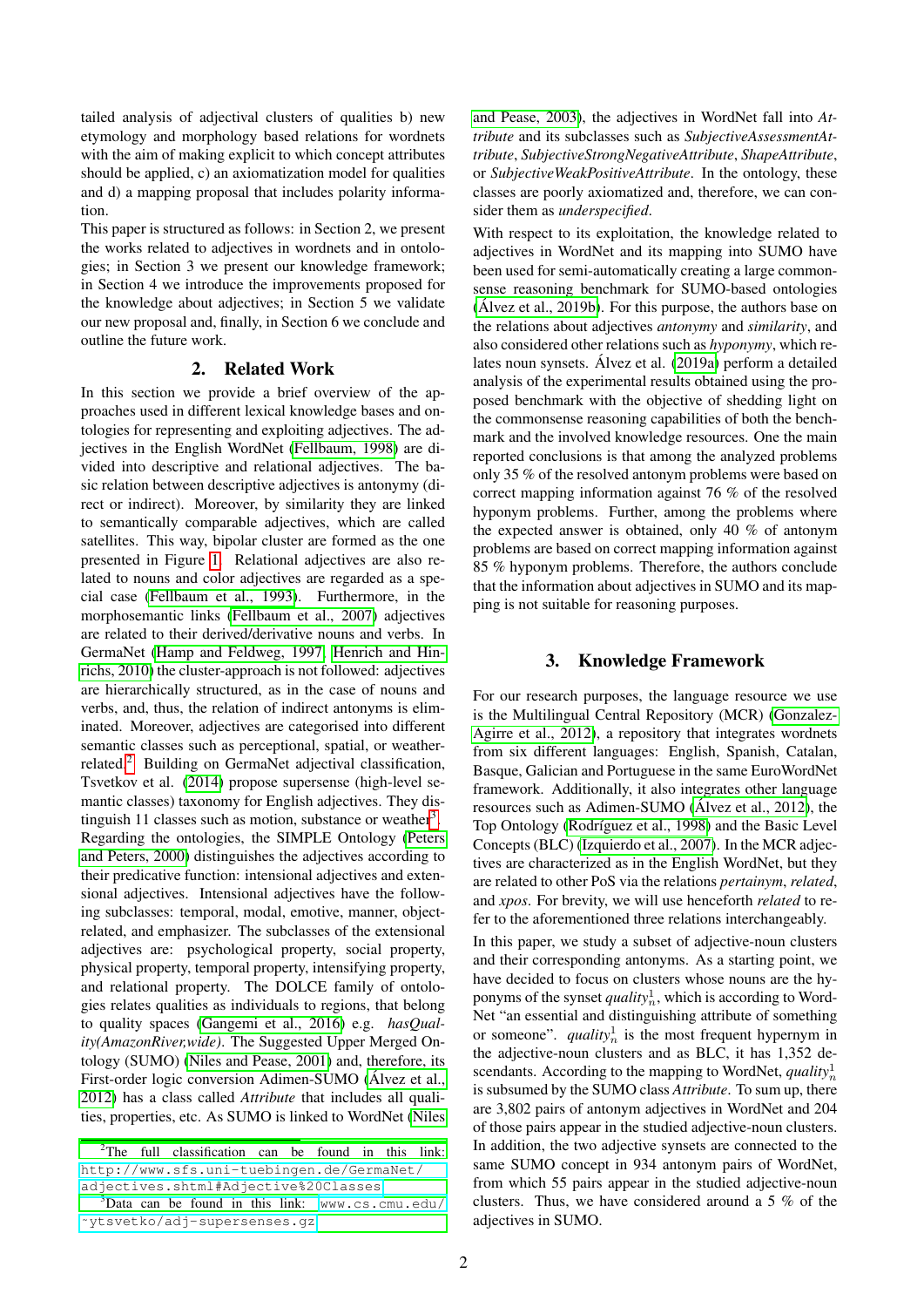#### 3.1. Adjective clusters under Quality

We characterized the *quality* adjective-noun clusters in four different types.

The first type (as in Figure [2\)](#page-2-0) is a four-sided cluster where antonym adjectives are related to antonym nouns, which are hyponyms of  $quality_n^1$ . In this example, the adjective *changeable*<sup>2</sup> is related to the synset *changeability*<sup>1</sup> and is antonym of the adjective *unchangeable*<sup>1</sup><sub>*a*</sub>. At the same time, *unchangeable*<sup>1</sup><sub>*a*</sub> is related to *unchangeability*<sup>1</sup><sub>*n*</sub>, which is antonym of *changeability*<sup>1</sup> $<sub>n</sub>$ . Both nouns have the same</sub> hypernym,  $quality_n^1$ . We represent this cluster in Figure [2.](#page-2-0)



<span id="page-2-0"></span>Figure 2: Example of a four-sided cluster

In this case, the three nominal synsets *quality*<sup>1</sup><sub>n</sub>, *changeability*<sup>1</sup><sub>n</sub> and *unchangeability*<sup>1</sup><sub>n</sub> are subsumed by the SUMO class *Attribute* while the adjective synsets *changeable*<sup>2</sup> and *unchangeable*<sup>1</sup> are subsumed by *capability*r. Obviously, the current knowledge encoded in both WordNet and SUMO do not allow to infer that these qualities (being nouns or adjectives) refer to the capacity or incapacity of things to change. In fact, this cluster should be related somehow to the verbal synset *change*<sup>1</sup><sub>v</sub>. Additionally, the SUMO concepts associated to the synsets of the cluster also require a more specific characterization and axiomatization to perform a proper inference about this quality.

These clusters, moreover, can have more than one level due to the hyperonymy. In Figure [3,](#page-2-1) we show a four-sided cluster with two levels of hyperonymy (second type).



<span id="page-2-1"></span>Figure 3: Example of a four-sided cluster with various levels of hyponymy

In this case, the nominal synsets *satisfactoriness*<sup>1</sup><sub>n</sub> and  $acceptability<sub>n</sub><sup>1</sup>$  and its antonyms are subsumed by the SUMO class *SubjectiveAssessmentAttribute* while the adjective synsets  $acceptable^1_a$  is subsumed by the SUMO class  $Subjective WeakPositiveAttribute$  and *unacceptable* $^2_a$  is subsumed by *SubjectiveStrongNegativeAttribute*. Again, the current knowledge encoded in both WordNet and SUMO

is not sufficient for a proper reasoning about this quality. Moreover, the SUMO classes *SubjectiveWeakPositiveAttribute* and *SubjectiveStrongNegativeAttribute* are not incompatible in SUMO.

The third example of cluster is illustrated in Figure [4.](#page-2-2) In this case, both adjectives  $able_a^1$  and  $\text{unable}_a^1$  are related to the noun *ability*<sup>1</sup><sub>n</sub>, which is an hyponym of *quality*<sup>1</sup><sub>n</sub>, forming a three-sided cluster.



<span id="page-2-2"></span>Figure 4: Example of a three-sided cluster

In this case, the nominal synset  $ability<sub>n</sub><sup>1</sup>$  is subsumed by the SUMO class *Attribute* while the adjective synsets  $able<sup>1</sup><sub>a</sub>$  and *unable*<sup>1</sup><sub>*a*</sub> are subsumed by the SUMO relation *capability<sub>r</sub>*. Again, the current knowledge encoded in both WordNet and SUMO is not sufficient for a proper reasoning about abilities.

And, finally, the fourth case is presented in Figure [5,](#page-2-3) a three-sided cluster with an hyponymy chain in one side.



<span id="page-2-3"></span>Figure 5: Example of a three-sided cluster with hyponymy

Similarly to previous examples, the nominal synset  $unnaturalness_n^1$  and  $affectedness_n^1$  are subsumed by the SUMO class *SubjectiveAssessmentAtribute* while the adjective synsets *affected*<sup>2</sup><sub>*a*</sub> and *unaffected*<sup>1</sup><sub>*a*</sub> are subsumed by the SUMO class *Pretending<sub>c</sub>*. Again, the current knowledge encoded in both WordNet and SUMO is not sufficient for a proper reasoning about this behaviour.

In Table [1](#page-2-4) we present the number of clusters per type presented above. In total there are 263 adjective clusters associated to *quality*<sup>1</sup><sub>n</sub> involving 359 adjective synsets and 302 nominal synsets.

| <b>Cluster type</b>                   | <b>Cluster Number</b> |
|---------------------------------------|-----------------------|
| Four-sided clusters                   | -51                   |
| Four-sided clusters (various levels)  | 102                   |
| Three-sided clusters                  | 98                    |
| Three-sided clusters (various levels) | 12                    |
| Total                                 |                       |

<span id="page-2-4"></span>Table 1: Number of Cluster for Type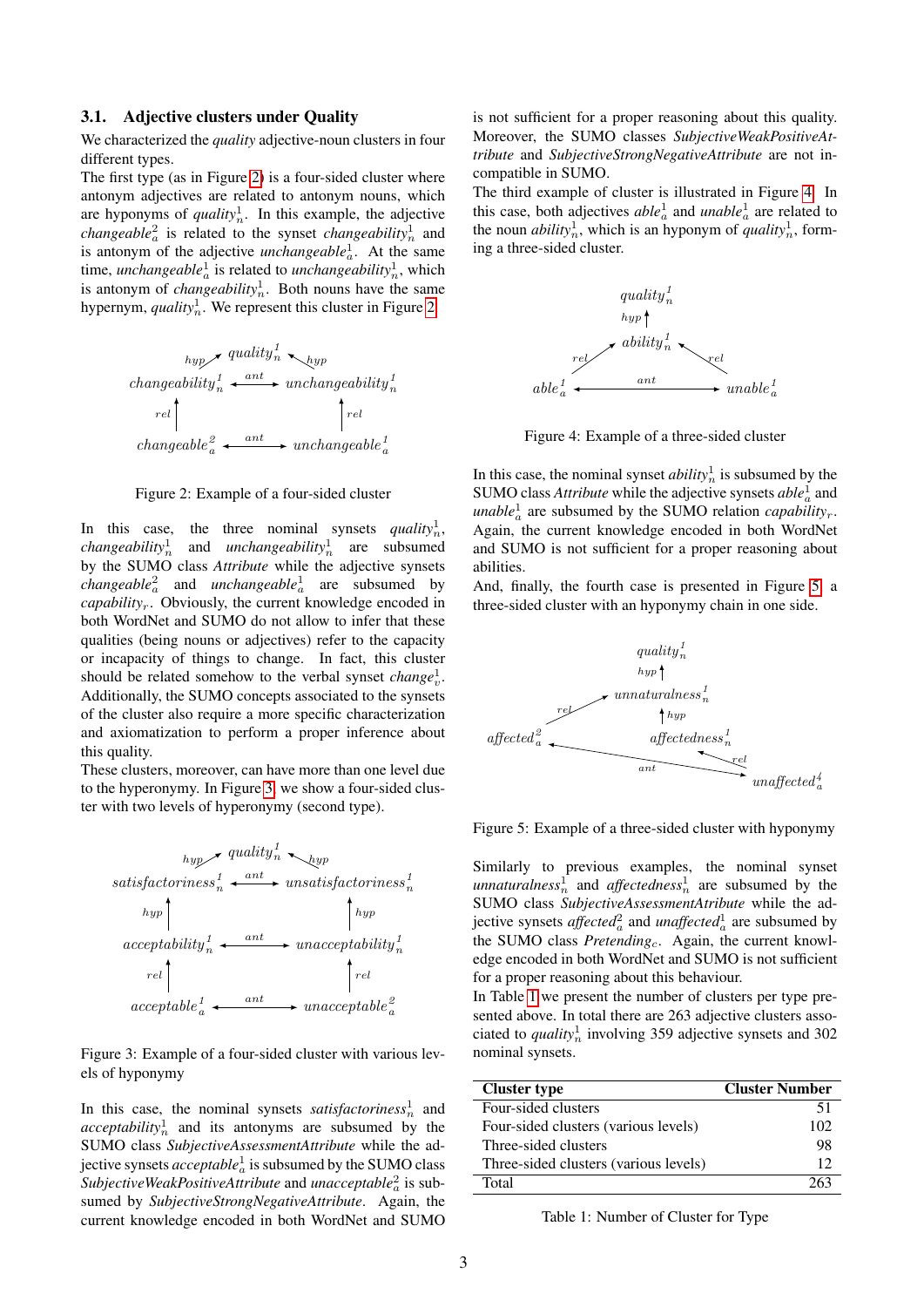We have also detected that some clusters are not fullyformed. That is, some antonym relations between the adjectives or between the nouns are missing. These incomplete clusters will be studied in a near future.

#### 4. Improving the knowledge framework

Being one of our main motivation to reason with SUMO properties, we need to properly augment the ontology with new knowledge related to qualities from WordNet and, on the other hand, we need to correctly map the quality clusters to the ontology.

#### 4.1. Improving WordNet relations for qualities

Inspired by the WordNet morphosemantic links, the idea is to create new semantic relations between synsets in a cluster to the corresponding nouns and verbs they are related, if possible. The morphosemantic links took into account English morphology to create the relation. In this work, on the one hand, we have taken more derivative relations into account, and, on the other hand, we also have considered the morphology of the latinate borrowings. For example, we have linked the adjective *impalpable*<sup>1</sup><sub>*a*</sub> and the noun to which is already related, *impalpability*<sup>1</sup><sub>*n*</sub>, to the verb *touch*<sup>2</sup><sub>*v*</sub>. This work has been done manually taking into account the following guidelines. For brevity, we only use one member of the cluster in the examples.

- Link the nouns and the adjectives in the cluster to the synset with the most general meaning e.g. *advisable*<sup>1</sup><sup>*a*</sup> "worthy of being recommended or suggested; prudent or wise" to the verb  $advise_v^1$  "give advice to".
- In case of the *ambiguous* clusters, link to all the possible synsets. For example, the adjective *comprehensible*<sup>1</sup> a "capable of being comprehended or understood" to the verbs *understand* $^1_v$  "know and comprehend the nature or meaning of" and *comprehend*<sup>1</sup> "get the meaning of something".
- In case of clusters with various levels and repeated hypernyms, keep the link to the same synset if possible. For instance, in the clusters with *changeability* $^1_n$ as hypernym that includes in other levels respectively the adjectives  $variable_a^1$ ,  $mutualble_a^1$ ,  $alterable_a^1$  among others are linked to the same verb:  $alter_v^1$  "cause to change; make different; cause a transformation".
- Do not link if there is no right sense e.g. *auspicious* $\frac{1}{a}$ cf. Spanish *auspiciar* or Italian *auspicare* evolved from Latin *auspicium* and *auspicare*.

This way, we have created 233 new *quality of* relations, 139 for events and 94 for nouns. Henceforth, we will denominate *the top synset of the cluster* the synset (the noun or the verb) they are linked to, i.e. the concept/event whose qualities they express.

However, 69 clusters could not be related to any noun or verb and these have been marked as pure. An example of this is the cluster that contains the adjectives  $\text{good}_a^1$  <->  $bad^1_a$  and the nouns  $goodness^1_n \lt\gt\text{badness}^1_n$ .

#### 4.2. Grouping clusters under quality

As a result of the new relations, we organized the synset clusters under *quality*<sup>1</sup> as follows:

- Qualities of Events: These are clusters related to qualities of verbs. For instance, the cluster  $\langle changeable_a^2 \quad [changeability_n^1] \quad \langle \text{-}\rangle \quad unchangedble_a^1$  $[unchangeability<sub>n</sub><sup>1</sup>]$  denotes qualities related to the verb *change*<sup>1</sup><sub>*v*</sub> (see Figure [2\)](#page-2-0). There are 107 clusters related to events.
- Qualities of Nouns: These are clusters related to concrete and abstract nouns. For example, the clusters including the hypernyms *faithfulness*<sup>1</sup><sup>*n*</sup> and *humanness*<sup>1</sup><sup>*n*</sup> have been related respectively to *faith*<sup>4</sup><sub>n</sub> "loyalty or allegiance to a cause or a person" and *person*<sup>1</sup> "a human being". There are 86 clusters related to nouns.
- Pure Qualities: In this case, the members of these clusters cannot be linked to verbs or nouns and we have marked them as *pure* e.g. *bad*<sup>1</sup><sup>*a*</sup> and *badness*<sup>1</sup><sup>*n*</sup>. There are 70 clusters classified as pure.

These groupings are the basis for the ontologisation model.

#### 4.3. New top ontology for qualities

As we are working with qualities, we select the class of attributes *Attribute*, whose semantics —according to SUMO documentation— is *"Qualities which we cannot or choose not to reify into subclasses of"*, as super-concept of all the new defined concepts. Since the hypernym of all the considered clusters is *quality*<sup>1</sup> $_n$ , the first new concept we propose in our model is *QualityAttribute*, which is defined as a subclass of the SUMO class *Attribute*. *QualityAttribute* is the top class of the model constructed for the considered clusters.



<span id="page-3-0"></span>Figure 6: New ontology model for qualities

According to the created subtypes of qualities, we define three new direct subclasses of *QualityAttribute*: *EventQuality*, for qualities of events; *NounQuality*, for qualities of nouns; and *PureQuality*, for pure qualities (see Figure [6\)](#page-3-0).

#### 4.4. Integrating the clusters and the new ontology

Further, we create a new class of attributes for each top synset of the cluster, which is defined as direct subclass of *EventQuality*, *NounQuality* or *PureQuality* according to the subtype of the top synset. Hence, we introduce 61 new subclasses of *EventQuality*, 45 new subclasses of *NounQuality* and 32 new subclasses of *PureQuality*. The labels of these new classes are formed by capitalizing the first letter of the wordform of the top synset of the cluster and appending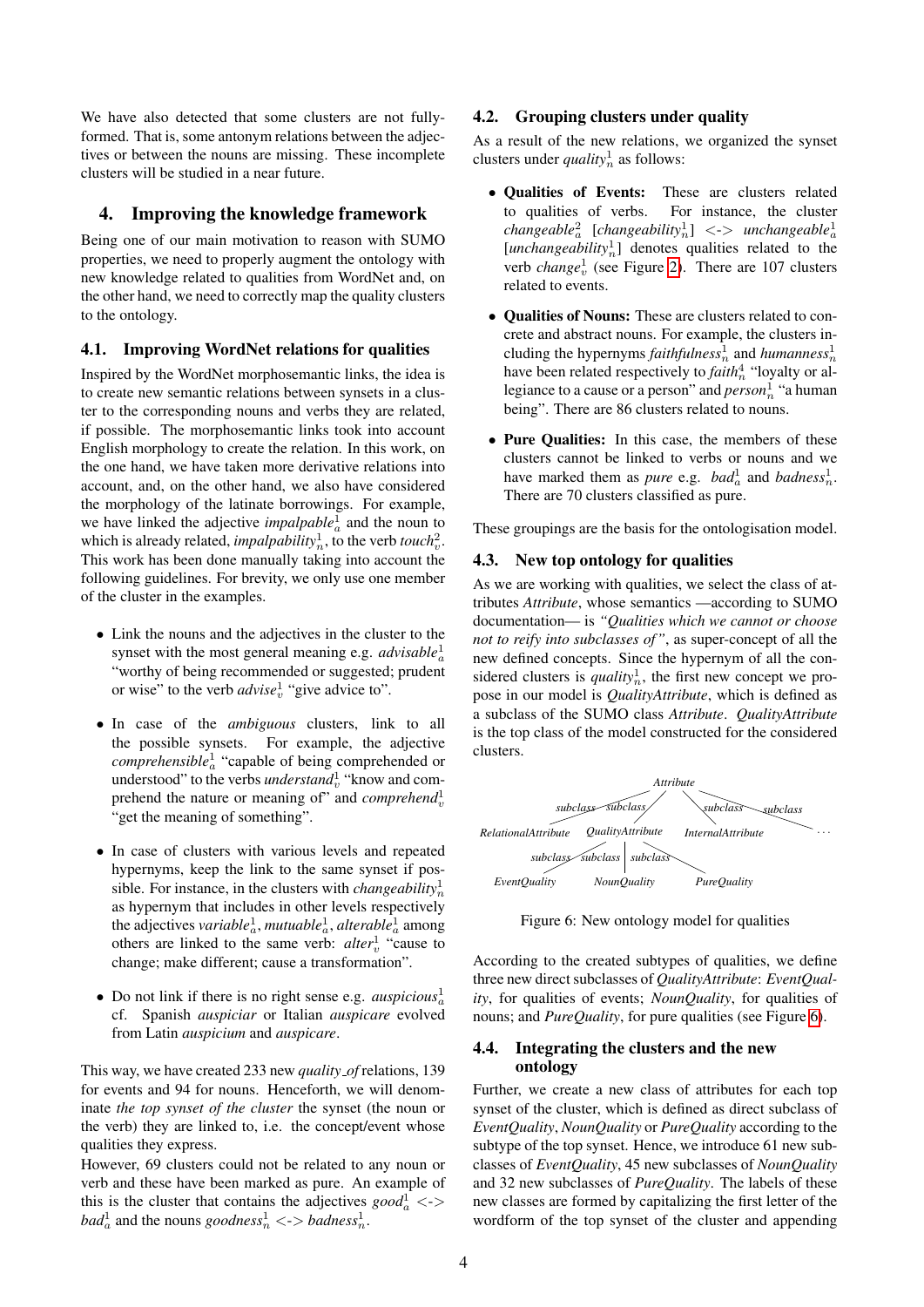the string *Quality*. This way, *ChangeQuality* has been created on the basis of the synset *change*<sup>1</sup><sub>*v*</sub> by converting it to *Change* and concatenating *Quality*. From now on, we will refer to the class created for the top synset of a cluster as the *cluster class*.

On the basis of the proposed new ontology of qualities, we obtain a new mapping for the nouns and adjectives in the clusters by using the *equivalence* mapping relation and its complementary. For this purpose, we automatically connect the antonym pairs of noun and adjectives synsets of a given cluster to its cluster class, but with opposite semantics: that is, given a pair of antonym synsets in a cluster where A is the cluster class, one of the antonym synsets is stated to be related with A by *equivalence*, while the other one is stated to be related with A by the complementary of *equivalence*. For simplicity, from now on we say that the polarity of a synset is *positive* if it is related with the corresponding cluster class by *equivalence*, and it is *negative* otherwise (related with the complementary of *equivalence*). When we refer to polarity in this paper we do not take into account the polarity of the concept, but the polarity of the word: if the attribute is present or not. That is, *fear* can be understood as a negative concept, and *fearless* as a positive, but in this paper, *fear* is positive in the sense that the attribute *fear* is present and *fearless* is negative because it implies that there is no *fear*.

In order to automatically decide the polarity of the antonym synsets in a cluster, we analyze the senses of the involved synsets in the following way: given two antonym synsets with senses  $s_1$  and  $s_2$  respectively such that  $s_2$  is substring of  $s_1$ ,

- If either "*a-*", "*de-*", "*dis-*", "*il-*", "*im-*", "*in-*", "*ir-*", "*mis-*", "*non-*" or "*un-*" is prefix of  $s_1$ , then the polarity of  $s_1$  is *negative* and the polarity of  $s_2$  is *positive*.
- Else if "*-less*" is suffix of  $s_1$ , then the polarity of  $s_1$  is *negative* and the polarity of  $s_2$  is *positive*.
- Otherwise, the polarity of  $s_1$  and  $s_2$  is unknown.

For example, let us consider the cluster in Figure [2.](#page-2-0) Since the "*changeable*"/"*changeability*" are substring of "*unchangeable*"/"*unchangeability*", which has "*un-*" as prefix, then the polarity of "*changeable*"/"*changeability*" is *positive* while the polarity of "*unchangeable*"/"*unchangeability*" is *negative*. Consequently, "*changeable*"/"*changeability*" are connected to *ChangeQuality* by *equivalence* while "*unchangeable*"/"*unchangeability*" are connected to *ChangeQuality* by the complementary of *equivalence* in the new proposed mapping.

However, the above mentioned heuristics cannot be applied in some clusters because the polarity of the antonym synsets is unknown. In this case, we create two new classes of attributes, which are defined as contrary each other and subclass of the cluster class. This enables to state that each synset from antonym pairs are related to incompatible classes of attributes and, this way, the process of mapping the antonym nouns and adjectives of the considered clusters is fully automatic. For example, the antonym nouns  $\emph{difficultness}^1_n$  and  $\emph{simpleness}^3_n$  and antonym

adjectives  $\text{differential}_a^1$  and  $\text{easy}_a^1$  form a four-sided cluster (first type) with *DifficultyQuality* —which is subclass of *NounQuality*— as cluster class, but the polarity of the antonym synsets cannot be automatically decided by our proposed method. To overcome this problem, we create two new contrary classes of attributes, *DifficultnessQuality* and *SimplenessQuality*, which are defined as subclass of *DifficultyQuality*. Thus, in the resulting mapping, *difficultness*<sup>1</sup><sup>*n*</sup> and *difficult*<sup>1</sup><sup>*a*</sup> are related with *DifficultnessQuality* by *equiv-* $\emph{alence}$  and  $\emph{difficultness}^1_n$  and  $\emph{easy}^1_a$  are related with *SimplenessQuality* by also *equivalence*. This way, we create 29 pairs of new contrary classes (that is, 58 new classes) distributed as follows: 8 new subclasses of *EventQuality*, 24 new subclasses of *NounQuality* and 26 new subclasses of *PureQuality*.

## 5. Validation

In this section, we summarize and validate the result of our proposal for the new ontology for qualities, the new Word-Net relations and the new SUMO mapping to WordNet adjectives.

In total, we have augmented SUMO by introducing 200 new classes of attributes, which have been defined as subclass of *Attribute*. For their axiomatization, we have stated that 41 pairs of attribute classes are contrary of each other. Using the new axiomatization, we have successfully connected 722 synsets: 61 verbs, 302 nouns and 359 adjectives. Further, the mapping of the adjectives can be propagated to another 1,384 satellite adjectives by using the *similarity* relation.

We have also checked the suitability of the resulting mapping. More specifically, we have verified that all the antonym pairs have an incompatible mapping between each other. Consequently, the new proposed ontology and mapping can be applied in commonsense reasoning tasks involving WordNet adjectives.

# 6. Conclusion and Future Work

In this paper we have presented the first steps towards modeling the attributes expressing qualities in SUMO based on the knowledge encoded in WordNet. To that end, in this experimental sample, we have focused on studied the clusters of adjectives and nouns related to the synset  $quality_n^1$ . When necessary, we have related the clusters to the corresponding nominal and verbal qualities. Based on these relations, we have created new classes in the ontology and we have mapped the synsets to them.

For the future, we plan to explore how to spread this approach as automatically as possible. First we want to study the non fully formed clusters (those that have a missing relations), and other adjective types such as those denoting properties. We also plan to explore other options or resources to associate the polarity to synsets [\(Agerri and](#page-5-16) García-Serrano, 2010). Moreover, we foresee to test the model and the added information in a commonsense reasoning system relating properties.

# 7. Acknowledgements

This work has been partially funded by the project Deep-Reading (RTI2018-096846-B-C21) supported by the Min